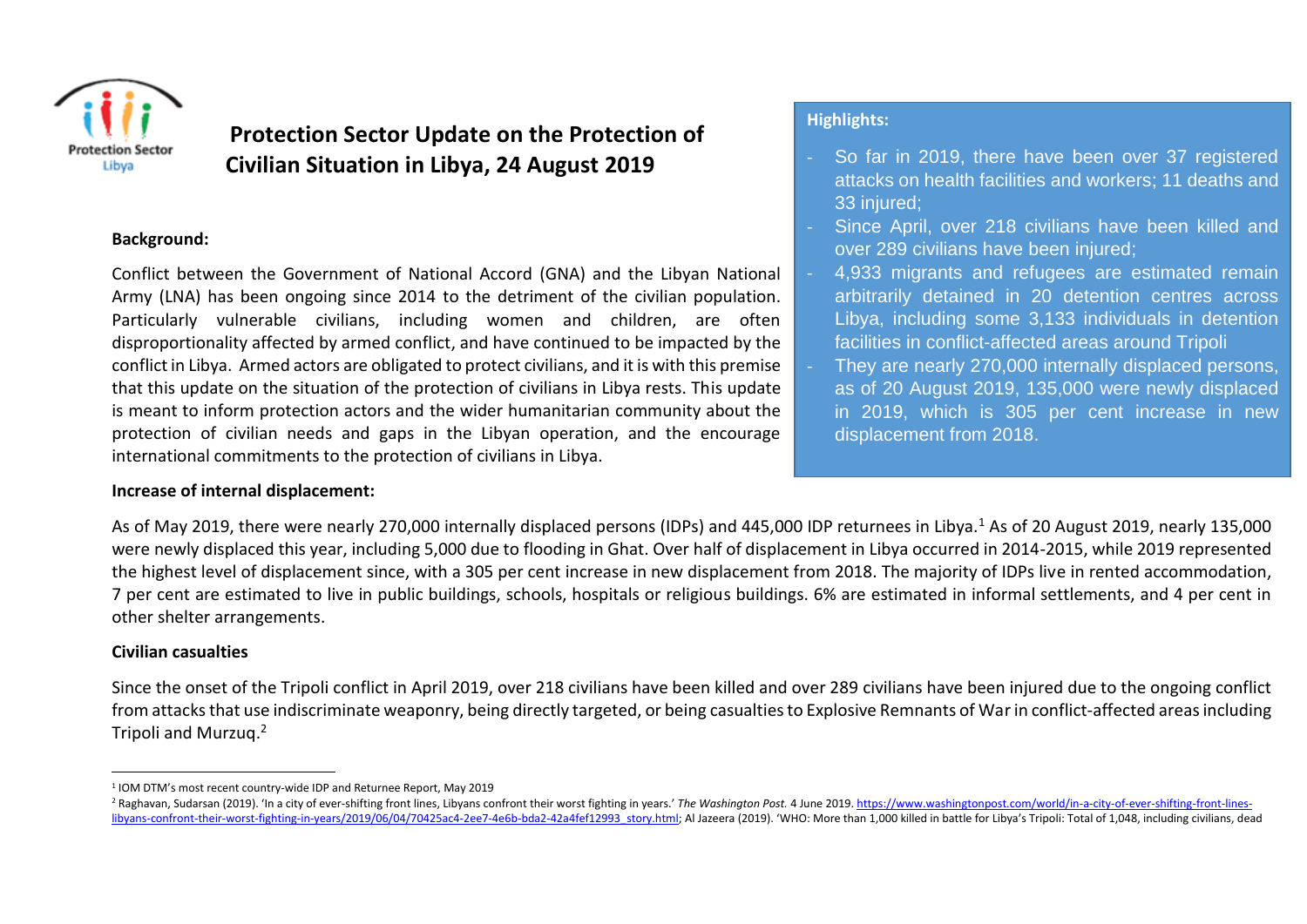Civilian casualties have increased dramatically since 2018. An estimated 188 civilians were killed and 356 civilians injured due to the conduct of hostilities the entire year of 2018, as estimated by the UNSMIL Human Rights civilian casualty reports from 2018.<sup>3</sup> This dramatic increase in 2019 is due to the renewal of hostilities in Tripoli due to the proximity of the hostilities to civilian populations.

## **Arbitrary detention, enforced disappearances, torture and ill-treatment:**

# *Detention of migrants and refugees*<sup>4</sup>

As of 20 August 2019, 4,933 migrants and refugees are estimated remain arbitrarily detained in 20 detention centres across Libya, including some 3,133 individuals in detention facilities in conflict-affected areas around Tripoli<sup>5</sup>.

Migrants and refugees are held in undignified and inhumane conditions. Detainees have no access to adequate and specialized medical care, including sexual and reproductive health care. Detainees lack access to sufficient quantities and nutrient-sufficient food and safe and adequate drinking water. Detainees have inadequate access to washing and sanitation facilities, and no access to basic necessities including clean bedding, clothing and items of personal hygiene<sup>6</sup>.

Many vulnerable individuals are detained in these centres including children, particularly unaccompanied or separated families, pregnant and nursing women, survivors of trafficking, torture and rape, persons with specific physical or mental needs, and persons living with disabilities. Despite the closer of the AL Khoms detention centre by the Directorate for Combatting Illegal Migration (DCIM), the Libyan Coast Guard continues to send refugees and migrants rescued at sea to detention centres. Protection actors reported the disappearance of hundreds of rescued migrants. The disappearance of refugees and migrants has also been reported in detention centres in Libya.

# *Arrest, kidnapping, and detention of Libyan nationals*

Several reports from Protection Sector partners confirm widespread arbitrary detention throughout the country, with reports of ill-treatment and torture in some facilities. In most cases, detainees were not informed of the reasons for their arrest, were not charged, were denied access to lawyers or a judge, and were held incommunicado for prolonged or indefinite periods. There are an estimated 9,000 individuals currently imprisoned in 28 official prisons under the Ministry of Justice<sup>7</sup>, including an estimated 60 per cent of them in pre-trial detention. As of June 2019, 278 women were detained, 184 of whom are non-Libyans, and 109 youths and children were in the custody of the Judicial Police prisons. According Protection Sector partners, the situation in the Mitiga prison in Tripoli has serious human rights violations, including women and children held without trial and imprisoned for perceived political affiliation. Arbitrary detention contravenes both International Humanitarian Law and International Human Rights Law.

 $\overline{a}$ and 5,558 wounded in three months of clashes for the capital, UN agency say.' *Al Jazeera News.* [https://www.aljazeera.com/news/2019/07/1000-killed-battle-libya-tripoli-190708191029535.html;](https://www.aljazeera.com/news/2019/07/1000-killed-battle-libya-tripoli-190708191029535.html) Global Centre for the Responsibility to Protect. Atrocity Alert: War Crimes in Libya. http://createsend.com/t/i-AEB067BF038F995B2540EF23F30FEDED.UNSMIL Civilian Casualty reports from January through March 2019.

<sup>&</sup>lt;sup>3</sup> UNSMIL Civilian Casualty reports from January through December 2018.

<sup>4</sup> For the purpose of this paper, 'refugee' refers to refugees and asylum-seekers.

<sup>5</sup> UNHCR

<sup>6</sup> Protection Sector Joint Rapid Assessment, Tripoli, Libya - May 2019, <https://reliefweb.int/report/libya/protection-sector-joint-rapid-assessment-tripoli-libya-may-2019>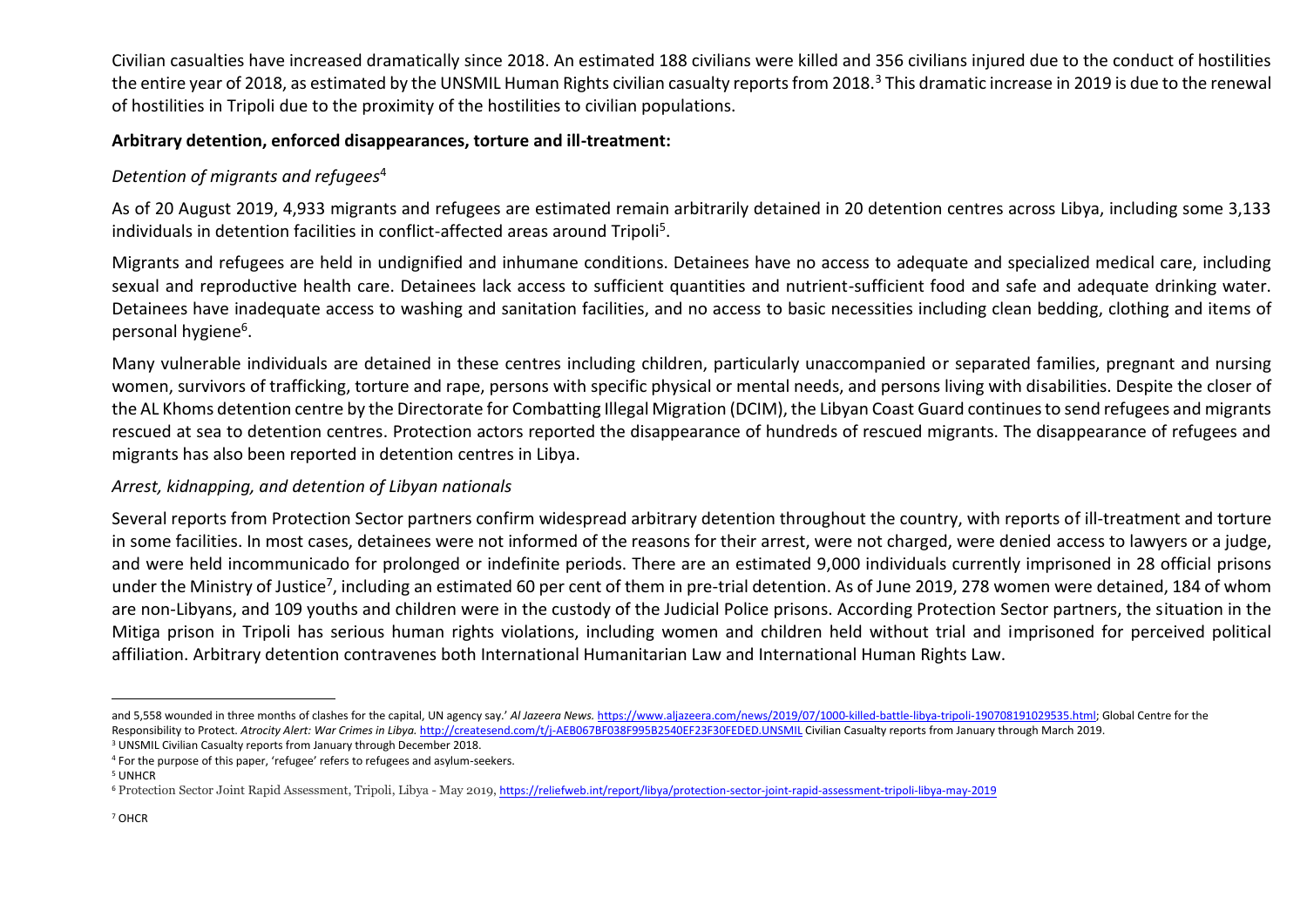Since the renewal of hostilities in the current conflict, there has been a reported increase of arbitrary arrest of activists and civilians who publicly criticize or contradict the Libyan National Army (LNA) or Government of National Accord's (GNA) narrative. In June, seven civilians belonging to the Mugharba tribe were arrested by Ajdabiya and were accused of criticizing the LNA. On 17 July 2019<sup>8</sup>, Seham Sergewa, a member of parliament was abducted in Benghazi. Seham was abducted one day after an interview with a TV station where she criticized the military intervention in Tripoli. On 11 August, two civilians were kidnapped and disappeared from the city centre of Sirte. In a recent protection assessment carried out by the Protection Sector, kidnapping and arrest was highlighted as one of the major protection risk and concerns for the Libyan and no Libyans.<sup>9</sup>

#### **Presence of explosive hazards**

Explosive hazards impact the ability of displaced Libyans to return to their homes, return to their livelihoods, and pose a serious safety risk to children. Explosive hazard contamination impacting civilian infrastructure, particularly schools and hospitals can impede civilian access to services. The level of country-wide explosive hazard contamination is unknown in Libya, however Libya has a history of mine contamination dating back to World War II and other armed conflicts with Egypt and Chad, when borders with their neighbouring countries were mined. Additionally, numerous types of mines were identified as being used in the 2011 conflict by both government and opposition forces including both antipersonnel landmines and antivehicle landmines and cluster munitions.<sup>10</sup> Improvised explosive-devices and unexploded ordnances continue to contaminate conflict-affected parts of Libya, both from the current conflict and from previous conflicts.<sup>11</sup> The use of indiscriminate weapons, including cluster munitions is prohibited by customary International Humanitarian Law, as is the obligation to remove or neutralize landmines after the cessation of hostilities.<sup>12</sup>

Libya is not a party to the Convention on Cluster Munitions or the Ottawa Treaty on Landmines, and does not have comprehensive national legislation.<sup>13</sup> necessitating reform in the legal framework and obligations of the Libyan state to ensure the protection of civilians and to mitigate their exposure to harm during and after times of armed conflict.

#### **Civilian infrastructure**

During the conflict in Derna early this year there were reports of widespread destruction, looting, burning and confiscation of property belonging to the displaced relatives of Derna Security Forces, families accused of not supporting LNA forces, and families originally from west Libya<sup>14</sup>. There has also been a pattern of looting in the current conflict in Murzuq in south Libya, where there have been reports of displaced civilian homes, shops, and buildings being looted and burned. Protection Sector partners have received increasing reports of civilian houses and shops being looted in Khala, Salaheddin and Ayn Zara neighbourhoods of Tripoli.

 $\overline{a}$ 

<sup>8</sup> Access working group, August report

*<sup>9</sup> Joint protection assessment, Tripoli May 2019*

<sup>&</sup>lt;sup>10</sup> Human Rights Watch (2011). *Landmines in Libya: Technical Briefing Note.* 3 June 2011[. https://www.hrw.org/news/2011/07/19/landmines-libya-technical-briefing-note.](https://www.hrw.org/news/2011/07/19/landmines-libya-technical-briefing-note)

 $11$  Landmine & Cluster Munition Monitor. 'Libya: Mine Action.' 19 November 2018[. http://www.the-monitor.org/en-gb/reports/2019/libya/mine-action.aspx.](http://www.the-monitor.org/en-gb/reports/2019/libya/mine-action.aspx)

<sup>12</sup> Customary IHL Rules 71 and 83.

<sup>&</sup>lt;sup>13</sup> Mine Action Review (2019). *Clearing Cluster Munition Remnants 2019: Libya.* [http://www.mineactionreview.org/assets/downloads/Libya\\_Clearing\\_Cluster\\_Munition\\_Remnants\\_2019.pdf](http://www.mineactionreview.org/assets/downloads/Libya_Clearing_Cluster_Munition_Remnants_2019.pdf)

<sup>14</sup> <https://reliefweb.int/report/libya/libya-protection-sector-update-protection-situation-idps-derna-15-january-2019>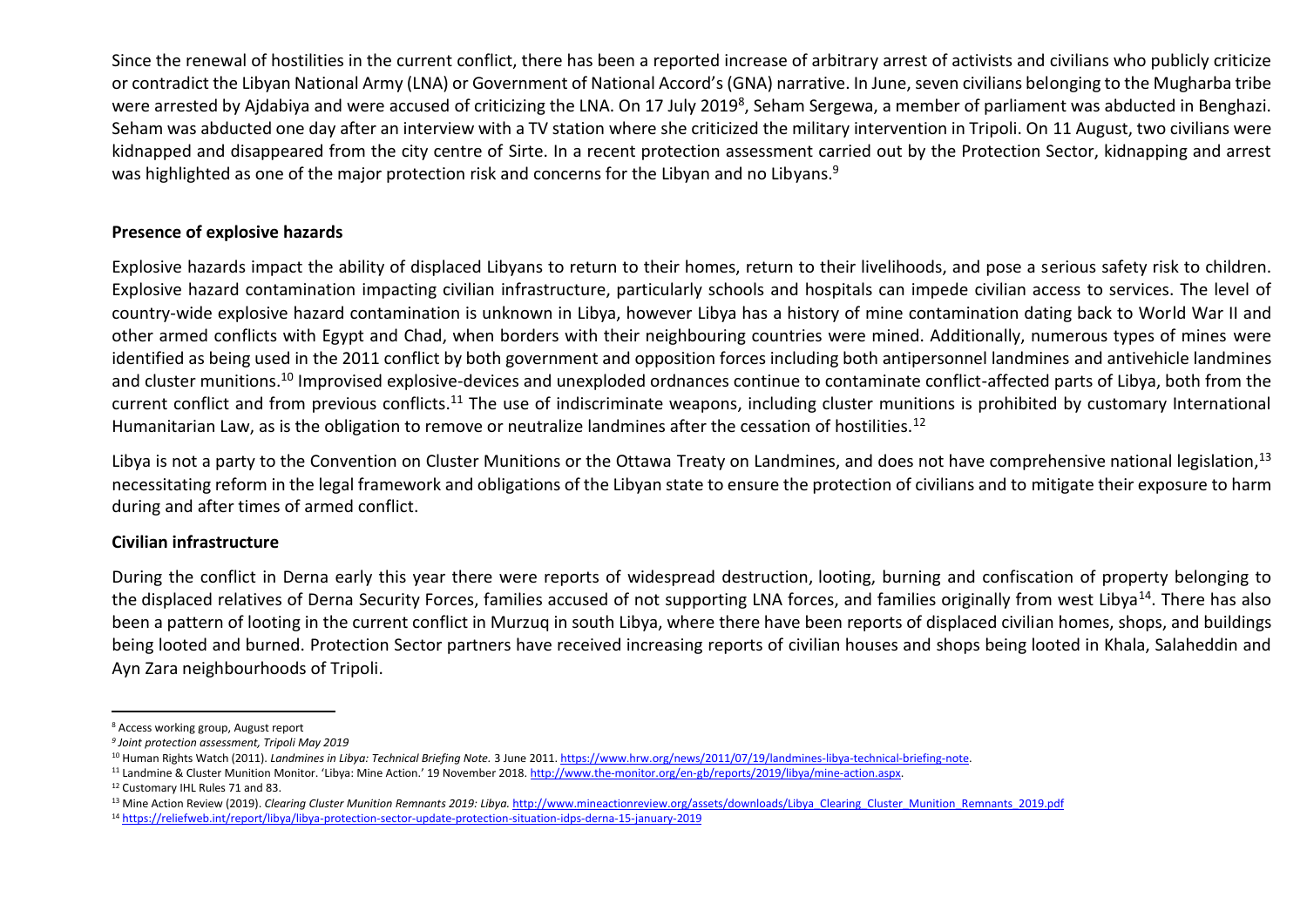In the current conflict in Tripoli, civilian infrastructure, upon which civilians are depending for survival, are at threat of being damaged or destroyed. Hospitals, schools, electricity systems, and religious sites are already among those that have been damaged in the fighting.

There have been reports of civilian homes in conflict-affected areas being requisitioned for military purposes by both LNA and GNA forces. These requisitions have reportedly taken the form of forced eviction by military forces and the occupation of homes of civilians who had previously displaced. Residential areas in Tripoli, south Libya, and Derna have repeatedly been hit by air strikes, often resulting in significant destruction of civilian objects and objects indispensable to the survival of the civilian population.

The fighting in urban areas puts thousands of civilians at risk, particularly where military operations take place in neighbourhoods where civilians reside, on roads heavily trafficked by civilian populations, at the Mitiga civilian airport, or around vital services. Safe routes for civilians to leave conflicted areas are not always available due to military positions, airstrikes, checkpoints, and landmines and unexploded ordnances (UXOs). Other protection risks impact civilian ability to escape the fighting including threats of kidnapping, arrest and harassment. Humanitarian access has been limited due to the insecurity.

In Tripoli since April, more than 12,000<sup>15</sup> students were unable to complete their studies. In many areas of western Libya, a number of schools were indiscriminately targeted as a result of the aggression on Tripoli<sup>16</sup>. Schools in Tripoli are also being used as collective shelters for displaced populations, further impeding access to education services.

#### **Attacks on health facilities and workers**

So far in 2019, there have been over 37 registered attacks on health facilities and workers, impacting at least 19 ambulances and 19 hospitals and resulting in 11 deaths and 33 injuries.<sup>17</sup> Attacks have included targeted airstrikes and mortar fire. Affected medical facilities include hospitals and ambulances that serve civilian populations as well as fighters of both parties to the conflict.<sup>18</sup> Intentional, targeted attacks on health care facilities and workers constitute violations of International Humanitarian Law.<sup>19</sup>

Medical facilities and workers have persistently been the intentional target of attacks, with 47 attacks on healthcare facilities and workers reported for all of 2018. Of those 47 attacks, five health facilities were damaged or destroyed, two health transports were damaged or destroyed, and 10 health workers were injured.<sup>20</sup> The targeting of health facilities and workers poses serious harm both for medical personnel and for civilian patients at risk of losing access to health services, and constitutes a violation of IHL.

 $\overline{\phantom{a}}$ <sup>15</sup> OHCR

*<sup>16</sup> Confirmed report of 3 schools have been damaged including Al Kadsia school in Tajora , Al Alamien school in Tripoli - AL Hani and Al Zahour School in Ein Zara.*

<sup>&</sup>lt;sup>17</sup> Special Representative for the Secretary General Ghassan Salame. 'SRSG Ghassan Salame strongly condemns attacks against health facilities and workers' [press release]. 15 August 2019. https://unsmil.unmissions.org/srs [ghassan-salame-strongly-condemns-attacks-against-health-facilities-and-workers.](https://unsmil.unmissions.org/srsg-ghassan-salame-strongly-condemns-attacks-against-health-facilities-and-workers)

<sup>&</sup>lt;sup>18</sup> Raghavan, Sudarsan. 'In battle for Tripoli, medical workers are becoming casualties' *The Washington Post.* 15 August 2019, https://www.washingtonpost.com/world/in-battle-for-tripoli-medical-workers-are-becoming[casualties/2019/08/15/defc4384-b48a-11e9-8e94-71a35969e4d8\\_story.html?noredirect=on.](https://www.washingtonpost.com/world/in-battle-for-tripoli-medical-workers-are-becoming-casualties/2019/08/15/defc4384-b48a-11e9-8e94-71a35969e4d8_story.html?noredirect=on)

<sup>19</sup> CIL Rule 25, 28, 30; Additional Protocol Article 15; Article 3 common to the Geneva Conventions; AP II, article 11(1)

<sup>&</sup>lt;sup>20</sup> Safeguarding Health in Conflict (2019). *Impunity Remains: Attacks on Health Care in 23 Countries in Conflict. <https://reliefweb.int/sites/reliefweb.int/files/resources/SHCC2019final.pdf>*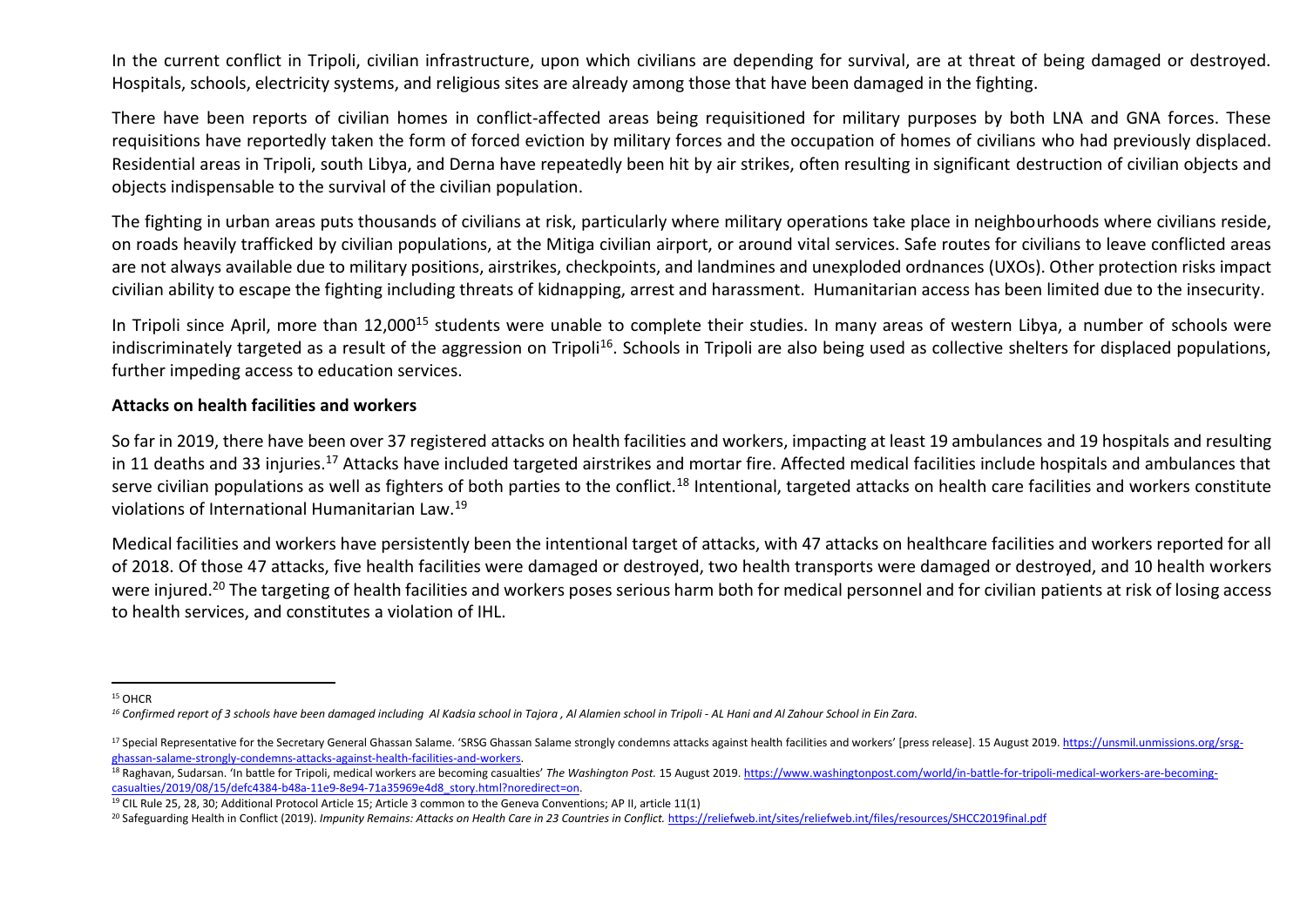#### **Attacks on humanitarian personnel**

Attacks on civilian personnel including medical personnel and humanitarian workers continues to present risks to the Libyan populations. In addition to the aforementioned attacks on health workers and facilities, humanitarian workers continue to face violence and threats to their security. On 10 August 2019, three United Nations staff members were killed and three more injured in a car bomb attack in Benghazi.<sup>21</sup> Attacks against United Nations or humanitarian workers threatens to impede the civilian population's access to critical services due to increased risk to the humanitarian community, and a corresponding decrease in service provision to the civilian populations most in need.

Attacks on humanitarian personal, including abductions and physical violence, are a persistent trend in Libya. There were four reported incidents of violence impacting humanitarian actors in 2018, impacting a total of five individuals. The reported incidents included the abduction of two staff, two humanitarians caught in crossfire incidents and subsequently injured, and one humanitarian abducted and subsequently dying from injuries sustained.<sup>22</sup>

IHL mandates that humanitarian relief personnel are to be protected and respected, thus targeted attacks against humanitarians contravene the Laws of War.<sup>23</sup> Studies on the impact of violence against humanitarians on the provision of assistance have determined that violence against humanitarians limits access to potentially insecure locations, securitization and bunkerization of humanitarian organizations, reliance on remote management, and inability to directly access, and thus assess and serve, populations in need.<sup>2425</sup> The continued trend of violence against humanitarians in Libya is concerning for civilian populations in need of assistance, and targeted violence against humanitarians is a violation of IHL.

#### **Recommendations:**

#### **To the international community:**

- 1. Ensure the protection of civilians remains paramount by advocating for a political solution to the situation in Libya based on the rule of law and incorporating human rights protections to avoid further suffering.
- 2. The international community must call on all parties to the conflict to take immediate measures to protect civilians, including:
	- a. Ensure that civilians, including particularly vulnerable populations such as women, elderly persons, and children, are able to physically move away from conflict areas. All parties must commit to providing warning and ensuring humanitarian corridors for women and girls and other civilians out of affected areas.
	- b. Ensure that migrants and refugees in detention centers are not involved in directly participating in hostilities, in compliance with the Geneva Convention relative to the Protection of Civilian Persons.

 $\overline{a}$ <sup>21</sup> United Nations Secretary-General (2019). 'Secretary-General strongly condemns Libya car bomb attack that left 3 United Nations staff dead, 3 others among wounded' [press release]. SG/SM/19699. 10 August 2019. [https://www.un.org/press/en/2019/sgsm19699.doc.htm.](https://www.un.org/press/en/2019/sgsm19699.doc.htm) 

 $^{22}$  The Aid Worker Security Database, [https://aidworkersecurity.org/incidents;](https://aidworkersecurity.org/incidents) [https://aidworkersecurity.org/incidents/search?start=2018&end=2018&detail=1&country=LY.](https://aidworkersecurity.org/incidents/search?start=2018&end=2018&detail=1&country=LY)

<sup>&</sup>lt;sup>23</sup> Customary IHL, Rule 31[. https://ihl-databases.icrc.org/customary-ihl/eng/docs/v1\\_rul\\_rule31](https://ihl-databases.icrc.org/customary-ihl/eng/docs/v1_rul_rule31)

<sup>&</sup>lt;sup>24</sup> Harmer, Adele and Czwarno, Monica (2017). 'The effects of insecurity on aid operations in South Sudan.' *Humanitarian Exchange: The Crisis in South Sudan*. Number 68, January 2017.

<sup>25</sup> Working Group on Protection of Humanitarian Action (2018). Toolkit: Responding to Violence against Humanitarian Action on the Policy Level. https://www.actionagainsthunger.org/sites/default/files/publications/Toolkit -[\\_Responding\\_to\\_Violence\\_Against\\_Humanitarian\\_Action.pdf](https://www.actionagainsthunger.org/sites/default/files/publications/Toolkit_-_Responding_to_Violence_Against_Humanitarian_Action.pdf)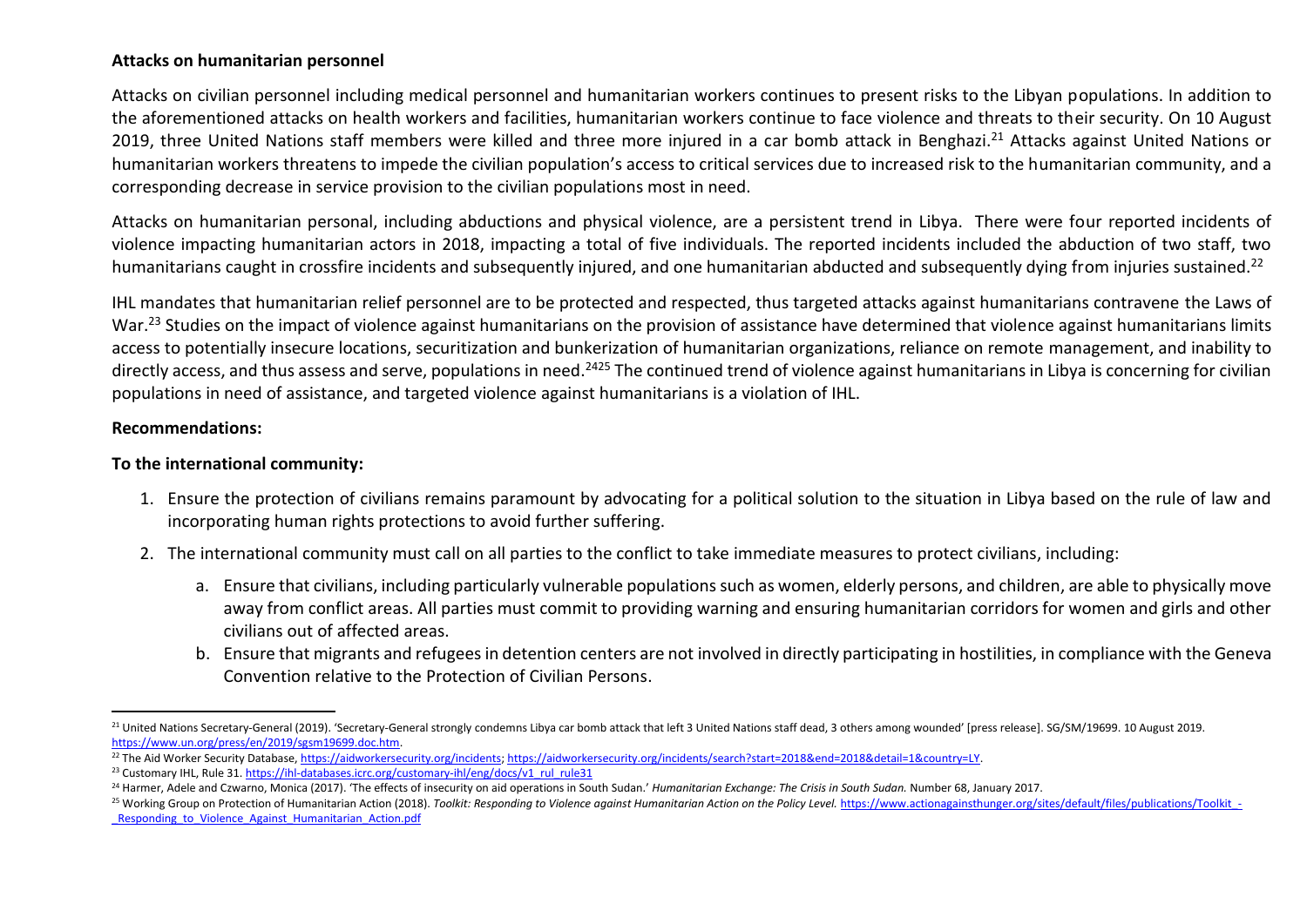- c. Guarantee humanitarian works safe access to ensure the delivery of lifesaving assistance, including health facilities and health workers.
- 3. The UN Security Council should adopt a resolution calling for the protection of civilians and accountability for serious violations of international human rights and humanitarian law. Member States should desist from exercising their veto powers to block resolutions intended to ensure compliance with international law.
- 4. The UN Security Council should unequivocally condemn violations of IHL and violations or abuses of IHRL by all parties to armed conflict in Libya. This should include consistently condemning direct and indiscriminate attacks on civilians, deliberate targeting of schools, hospitals and other civilian infrastructure, and arbitrary denial of humanitarian access. Ensure that there are consequences for state and non-state actors who deliberately violate or disregard their obligations, including through accountability mechanisms.
- 5. The UN Security Council should consistently support the creation of international, independent investigative mechanisms in Libya when there are significant increases of violations of protection of civilians. Encourage parties to the conflict to decisively and transparently investigate allegations of civilian harm committed by their forces.
- 6. Donors should urgently provide funding to protection actors to support humanitarian coordination, protection response activities, and to ensure accountability to affected populations. In line with a conflict-sensitive approach, special attention should be given to supporting the response in under-resourced areas, especially areas outside Tripoli, to avoid the perception of political bias of assistance provided only to areas aligned with one party to the conflict, or to avoid further divisions within the Libyan society.

#### **To parties involved in the conflict:**

- 1. The distinction between combatants and civilians is a foundational principle of IHL<sup>26</sup>; intentional targeting of civilian populations, disproportionate or indiscriminate attacks<sup>27</sup> and attacks on civilian objects<sup>28</sup> are clear violations of IHL. All parties to the conflict are bound to the obligation to mitigate civilian harm during times of armed conflict and ensure the protection of civilian populations and objects<sup>29</sup>.
- 2. The physical safety of civilians is threatened by indiscriminate attacks and shelling in dense urban areas: all parties to the conflict shall not target and take immediate measures to ensure the protection of civilians, civilian objects or humanitarian responders.
- 3. Ensure the safe and unrestricted access of all population groups affected by the fighting and displacement, including Libyans and non-Libyans, to access collective shelters without discrimination where they can enjoy safety, freedom of movement and access life-saving and essential services.
- 4. Facilitate access for humanitarian actors and service providers to mobilize assistance to conflict-affected households;
- 5. Hold militants accountable involved in perpetrating any forms of sexual violence against civilians.

# **To the humanitarian community including UN Mission in Libya:**

 $\overline{a}$ <sup>26</sup> Customary IHL Rule 1; AP II, article 13(2); Amended Protocol II to the Convention on Certain Conventional Weapons, Article 3(7); The Ottawa Treaty, preamble.

<sup>&</sup>lt;sup>27</sup> Customary IHL Rule 11; AP II, article 13(2); Amended Protocol II to the CCW, Article 3(8).

<sup>&</sup>lt;sup>28</sup> Customary IHL Rule 10; AP I, article 52(3); Amended Protocol II to CCW, Article 3(8)(a).

<sup>29</sup> Customary IHL Rule 22;